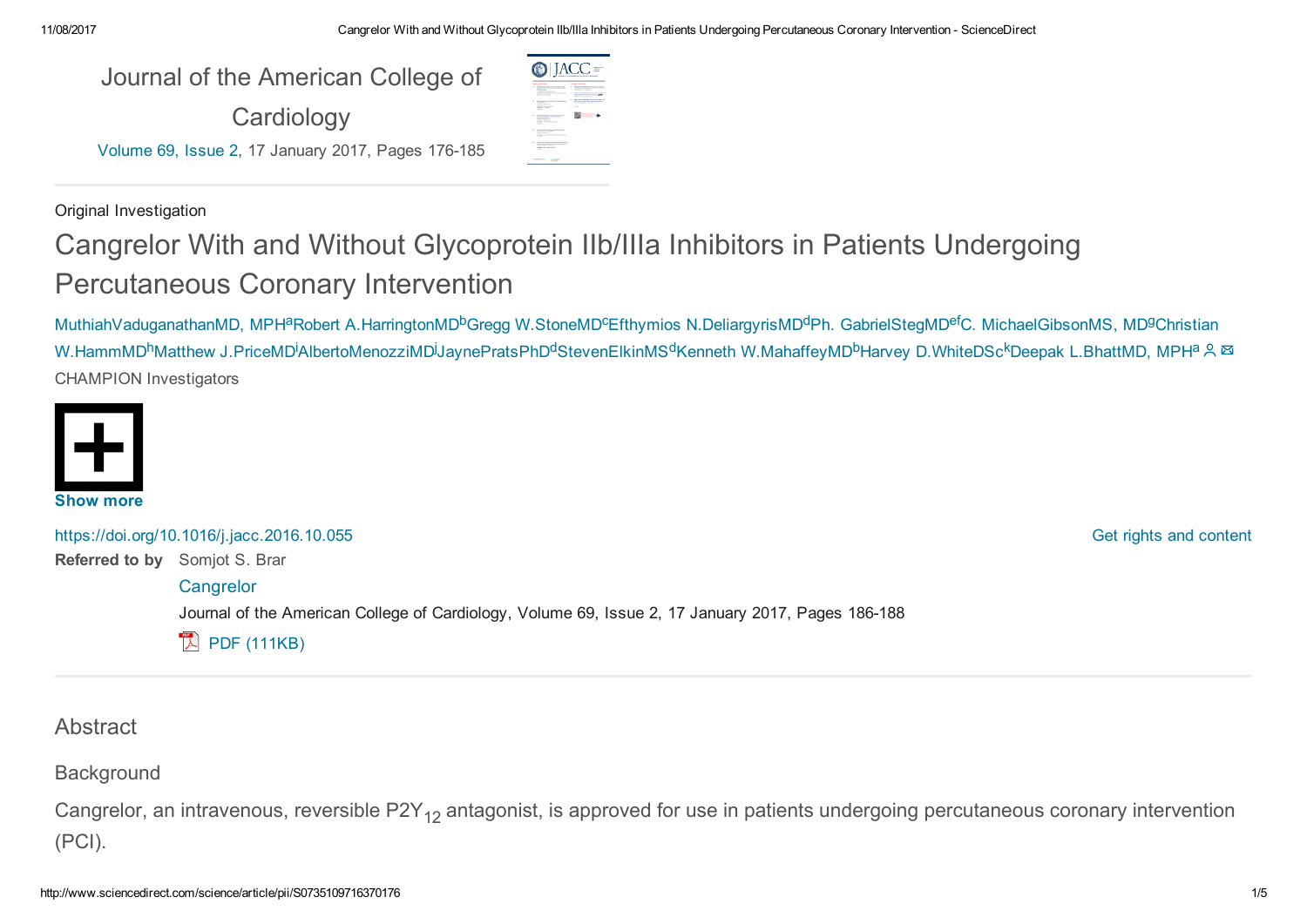## **Objectives**

This study sought to evaluate the efficacy and safety of cangrelor compared with clopidogrel in subgroups that did and did not receive glycoprotein IIb/IIIa inhibitors (GPIs).

# **Methods**

This pooled, patient-level analysis of the 3 CHAMPION (Cangrelor versus Standard Therapy to Achieve Optimal Management of Platelet Inhibition) trials analyzed all randomized patients who underwent PCI and received the study drug (n = 24,902). Only bailout/rescue GPI use was permitted, except in CHAMPION PCI, in which routine or bailout/rescue GPI use was at the site investigator's discretion. The primary efficacy endpoint was the composite of all-cause mortality, myocardial infarction, ischemia-driven revascularization, or stent thrombosis at 48 h after randomization.

# **Results**

Overall, 3,173 patients (12.7%) received a GPI, most commonly eptifibatide (69.4%). Despite variation in indications for GPIs, baseline characteristics were well balanced between the cangrelor and clopidogrel arms in subsets receiving and not receiving GPIs. Rates of the primary composite endpoint were lower with cangrelor compared with clopidogrel in patients who did (4.9% vs. 6.5%; odds ratio [OR]: 0.74; 95% confidence interval [CI]: 0.55 to 1.01) or did not receive a GPI (3.6% vs. 4.4%; OR: 0.82; 95% CI: 0.72 to 0.94; P<sub>int</sub> = 0.55). Cangrelor did not increase the primary safety endpoint, GUSTO-defined severe/life-threatening bleeding, in patients who did (0.4% vs. 0.5%; OR: 0.71; 95% CI: 0.25 to 1.99) or did not receive GPIs (0.2% vs. 0.1%; OR: 1.56; 95% CI: 0.80 to 3.04; P<sub>int</sub> = 0.21). GPI use was associated with increased risk of bleeding in both treatment arms.

# **Conclusions**

Cangrelor's efficacy in reducing ischemic complications in patients undergoing PCI was maintained irrespective of GPI administration. GPI use was associated with substantially higher bleeding rates, regardless of the randomization to cangrelor or clopidogrel. (A Clinical Trial to Demonstrate the Efficacy of Cangrelor [PCI]: [NCT00305162;](https://clinicaltrials.gov/ct2/show/NCT00305162) Cangrelor Versus Standard Therapy to Achieve Optimal Management of Platelet Inhibition [PLATFORM]: [NCT00385138](https://clinicaltrials.gov/ct2/show/NCT00385138); A Clinical Trial Comparing Cangrelor to Clopidogrel Standard Therapy in Subjects Who Require Percutaneous Coronary Intervention [PCI] [CHAMPION PHOENIX] [CHAMPION]: [NCT01156571](https://clinicaltrials.gov/ct2/show/NCT01156571))

# Central Illustration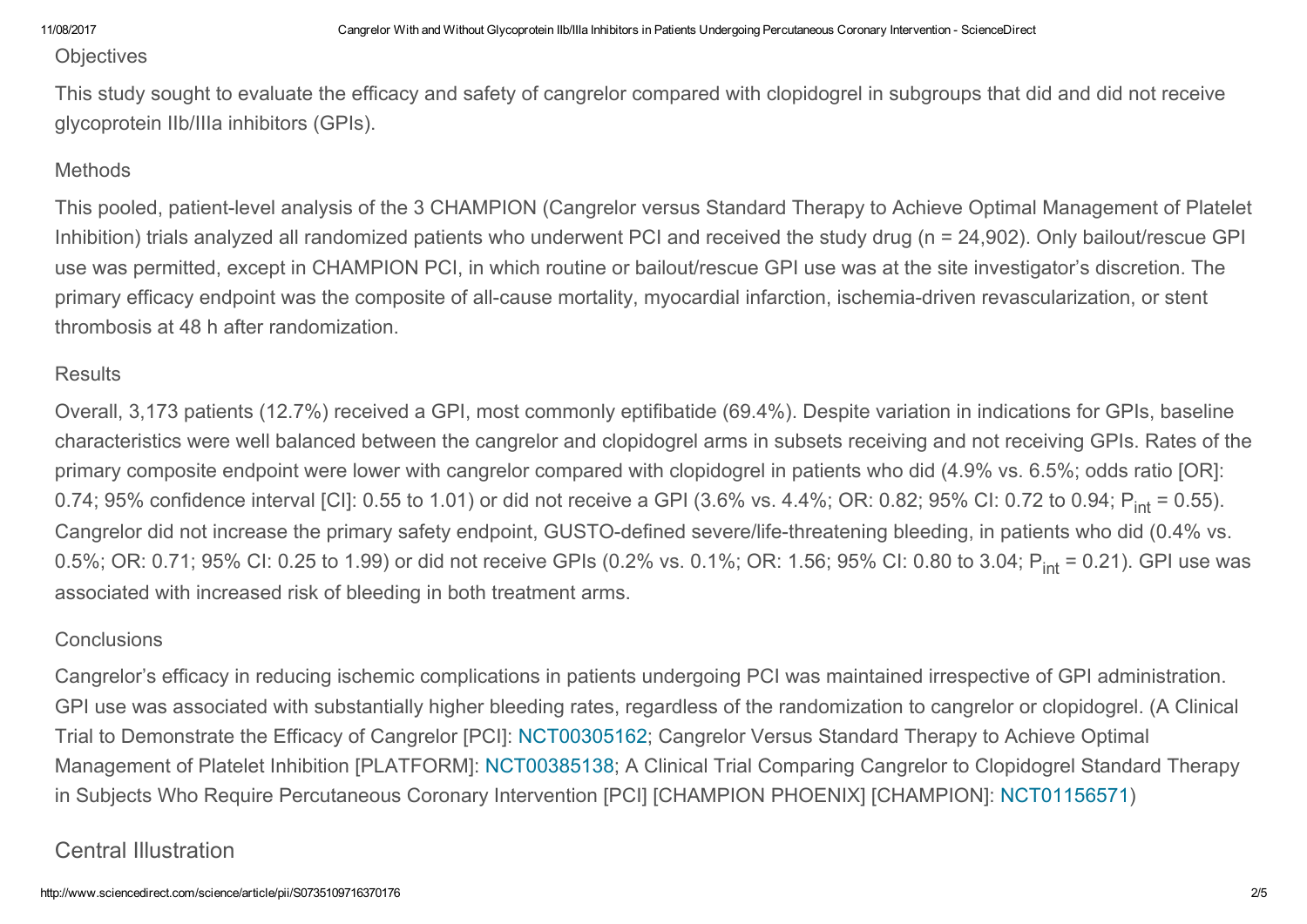

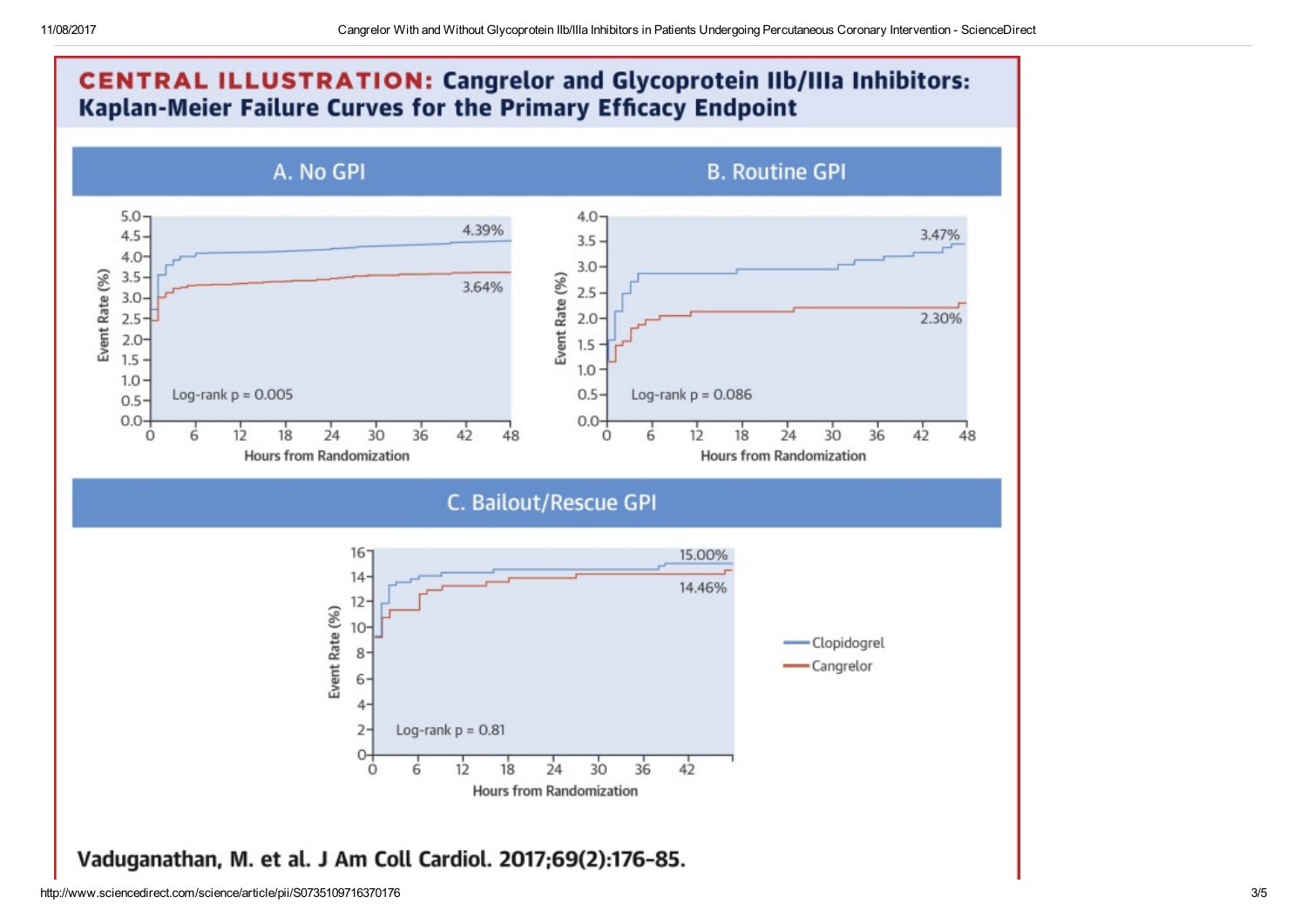#### [Download](http://ars.els-cdn.com/content/image/1-s2.0-S0735109716370176-fx1.jpg) high-res image (571KB) Download full-size image

# Key Words

antiplatelet therapybleedingcoronary artery diseaseoutcomes

# Abbreviations and Acronyms

CHAMPIONCangrelor versus Standard Therapy to Achieve Optimal Management of Platelet InhibitionCIconfidence intervalGPIglycoprotein IIb/IIIa inhibitorGUSTOGlobal Use of Strategies to Open Occluded Coronary ArteriesMImyocardial infarctionmITTmodified intention-to-treatORodds ratioPCIpercutaneous coronary interventionSTstent thrombosis

### Choose an option to locate/access this article:

| Check if you have access through your login credentials or your | or               | or                                    |                                                                          |
|-----------------------------------------------------------------|------------------|---------------------------------------|--------------------------------------------------------------------------|
| institution.<br>Sign In                                         | Purchase         | > Check for this article<br>elsewhere | The Medicines<br>Company<br>supported the<br><b>CHAMPION</b><br>program. |
|                                                                 | Rent at DeepDyve |                                       |                                                                          |

Dr. Harrington has served on advisory boards and received honoraria from Amgen, Gilead Sciences, Merck, MyoKardia, The Medicines Company, and WebMD; received research funding from AstraZeneca, CSL Behring, GlaxoSmithKline, Merck, Portola, Regado, Sanofi, The Medicines Company, and Janssen; has ownership in SignalPath, Scanadu, MyoKardia, and Element Science; serves on the Board of Directors of the American Heart Association, Scanadu, Signal Path, and Stanford Healthcare; and serves on the science board of Element Science and Adverse Events. Dr. Stone has received honoraria from Boston Scientific, InspireMD, Atriaum, Eli Lilly, and Daiichi-Sankyo; and is in a partnership with AstraZeneca. Dr. Deliargyris, Dr. Prats, and Mr. Elkin are employees of The Medicines Company. Dr. Steg has received research funding (to INSERM U1148) from Merck, Sanofi, and Servier; has received speaking or consultant fees from Amarin, AstraZeneca, Bayer, Boehringer Ingelheim, Bristol-Myers Squibb, CSL-Behring, Daiichi-Sankyo, GlaxoSmithKline, Janssen, Lilly, Merck, Novartis, Pfizer, Regeneron, Roche, Sanofi, Servier, and The Medicines Company; and has stock ownership in Aterovax. Dr. Gibson has received honoraria